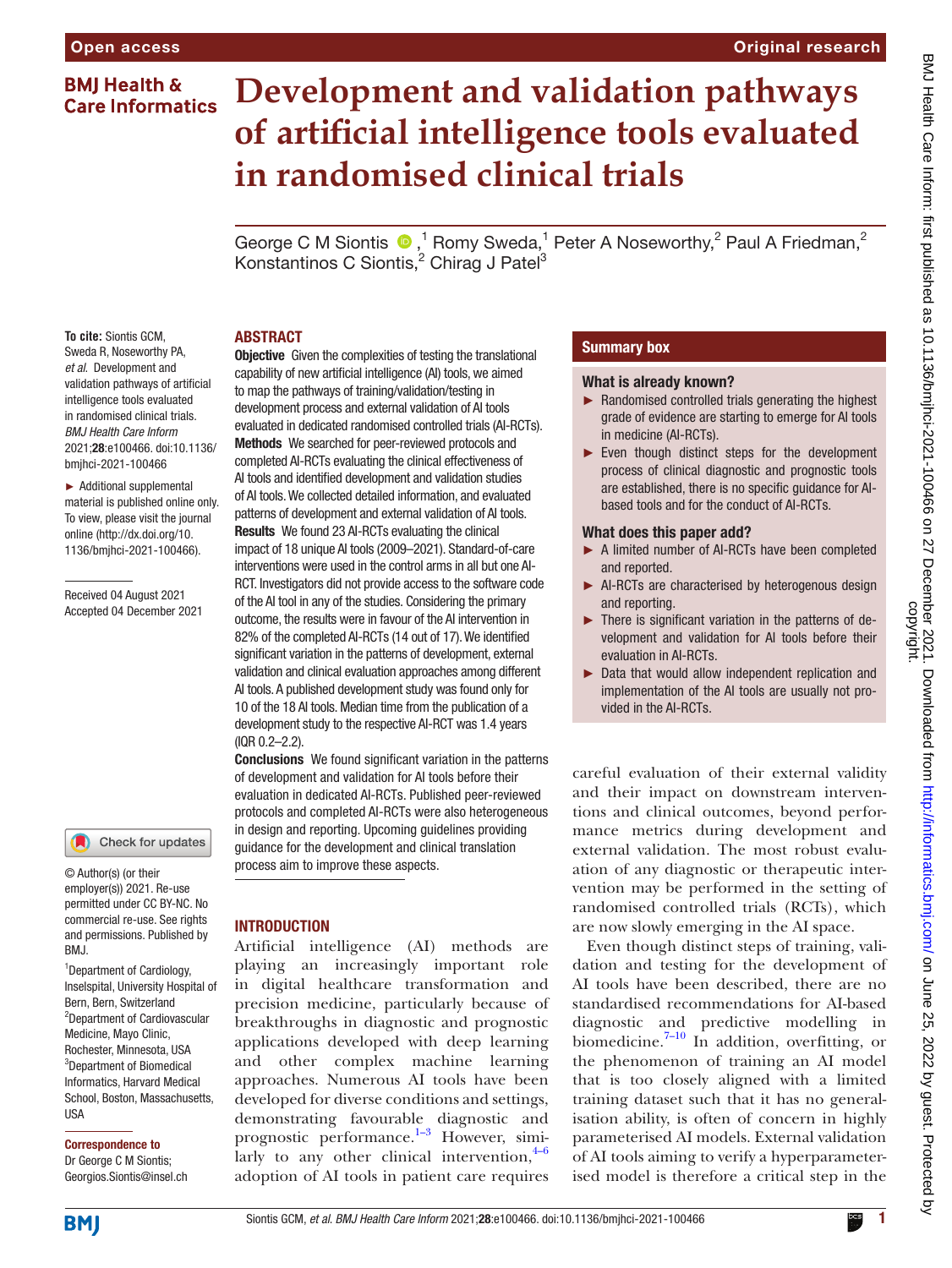evaluation process. Furthermore, the extrapolation of model performance from one setting and patient population to others is not guaranteed.<sup>11 12</sup> Moreover, concerns have been raised about the transparency of reporting in the AI literature to facilitate independent replication of AI tools.<sup>[13](#page-11-4)</sup>

Given the complexities of testing the translational capability of new AI tools and the lack of coherent recommendations, we aimed to map the current pathways of training/validation/testing in development process of AI tools in any medical field and identify external validation patterns of AI tools considered for evaluation in dedicated RCTs (here mentioned as AI-RCTs).

#### MATERIALS AND METHODS Data source and study selection process

We identified protocols of ongoing AI-RCTs and reports of completed AI-RCTs that evaluated AI tools compared with control strategies in a randomised fashion for any clinical purpose and medical condition. We searched PubMed for publications in peer-review journals in the last 20 years (last search on 31 December 2020) using the following search terms: "artificial intelligence", "machine learning", "neural network", "deep learning", "cognitive computing", "computer vision" and "natural language processing". We did not search for protocols of AI-RCTs published only in protocol registries since the compliance with reporting and the provided information has been shown to be poor compared with peer-reviewed protocols or published reports of clinical trials.<sup>14–18</sup> We considered only peer-reviewed reports of protocols of AI-RCTs which provided detailed information on the trial design of our interest. We considered clinical trials in which the AI tool (algorithm) was either previously developed or was planned to be developed (trained) as part of the trial before being evaluated in the RCT. Clinical trial protocols were included irrespectively of their status (ongoing or completed). The listed references of eligible studies were also searched for additional potentially eligible studies. The detailed search algorithm is provided in [online](https://dx.doi.org/10.1136/bmjhci-2021-100466) [supplemental box.](https://dx.doi.org/10.1136/bmjhci-2021-100466)

#### Mapping of AI tool development: citation content analysis

For each eligible protocol and report of AI-RCT, we scrutinised the cited articles to identify any previous published study reporting on AI tool development (including training, validation or testing) or claiming external validation in an independent population than the one where the AI tool was initial developed. Each potentially eligible study identified above, was subsequently evaluated in fulltext to determine whether it describes the development and/or independent evaluation (external validation) of the AI tool of interest. Finally, we searched Google Scholar for articles citing the index development study of the AI tool or its external validation (if any) in order to trace other studies of external validation ([onnline supple](https://dx.doi.org/10.1136/bmjhci-2021-100466)[mental box\)](https://dx.doi.org/10.1136/bmjhci-2021-100466).

#### Data collection

A detailed list of information was gathered from each eligible protocol and report of completed AI-RCT using a standardised form which was built and modified, as required, in an iterative process. We extracted relevant information from the main manuscript and any [online](https://dx.doi.org/10.1136/bmjhci-2021-100466)  [supplemental material](https://dx.doi.org/10.1136/bmjhci-2021-100466). From each report, we extracted trial and population characteristics which include: single versus multicentre trial, geographical location of the contributing centres, number of arms of randomisation, level of randomisation (patient or clinicians), total sample size, power calculation approach, type of control intervention, underlying medical condition, period of recruitment, funding source (industry related, nonindustry related, both, none, none reported), follow-up duration or duration of the intervention, patient-level data collection through dedicated study personnel or from electronic health records, strategies for dealing with missing data; details on the primary outcome(s) of interest which include: single or composite, continuous or binary, outcome adjudication method(s); considering the primary outcome. Among the unique AI tools, we classified the primary outcomes as therapeutic, diagnostic or feasibility outcomes. We documented whether the results of the completed AI-RCT are in favour to intervention based on the AI tool. We extracted information on whether researchers provide access to the code based on which the AI tool was built. We finally assessed the risk of bias (RoB) in the results of completed AI-RCTs that compared the effect of the AI tool compared with other intervention(s) by using the revised Cochrane risk-of-bias tool for randomised trials RoB 2.<sup>[19](#page-11-6)</sup>

For each study describing the development or external validation of an index AI tool, we extracted the following information: year of publication, recruitment period, geographic area of study population, sample size, clinical field, and whether the authors provided any information that would allow the replication of applied coding. We considered as external validation studies those which fulfilled at least one the following conditions compared with the corresponding development study: different study population, different geographic area, different recruitment period or different group of investigators validating the AI tool.

#### Statistical analysis

We descriptively analysed the protocols and reports of completed AI-RCTs as a whole and separately. We considered the protocols of already published AI-RCTs as a single report with the index trial. The extracted data were summarised into narrative synthesis and presented in summary tables in the level of AI tools and in the level of AI-RCTs. For illustration purposes, we graphically summarised interconnections of the available development (training/validation/testing) studies, external validation studies and the respective AI-RCTs (either protocols of reports) for each AI tool of interest. We visually evaluated the diversity of the distributions of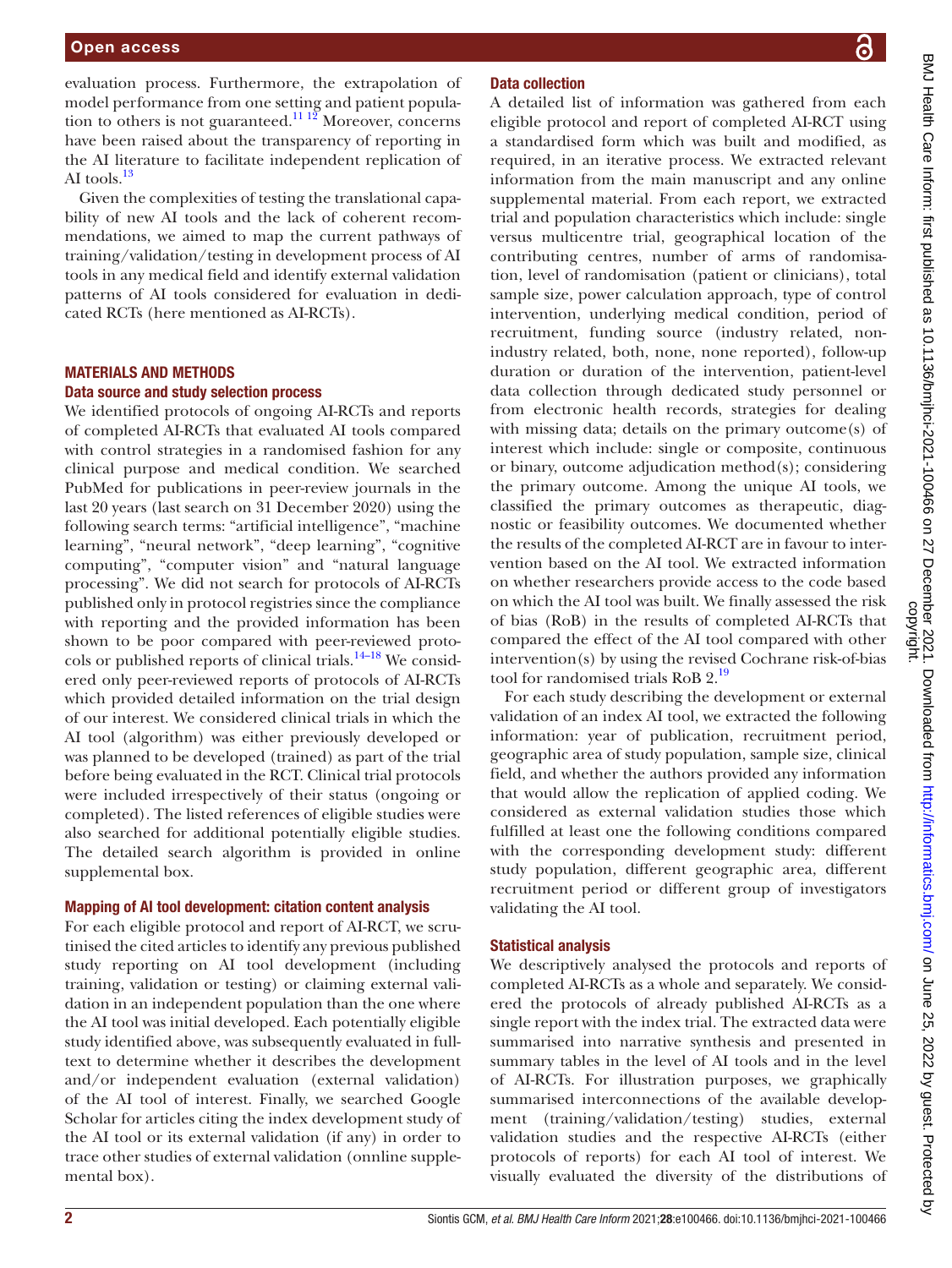peer-reviewed development, external validation studies and the ongoing/published reports of AI-RCTs among the unique AI tools. We also illustrated the time lags and differences in sample sizes between different steps of development (whenever applicable) of an AI tool to subsequent evaluation in dedicated AI-RCTs. Illustrations were conducted in R (V.3.4.1; R-Project for Statistical Computing).

#### RESULTS

#### Protocols and completed AI-RCTs

The selection process of eligible protocols and reports of AI-RCTs is summarised in [online supplemental figure 1.](https://dx.doi.org/10.1136/bmjhci-2021-100466) Overall, we identified 23 unique AI-RCTs<sup>20-45</sup> (6 protocols and 17 reports of completed AI-RCTs) evaluating the clinical effectiveness of 18 unique AI tools for a variety of conditions (tables [1 and 2](#page-3-0), [online supplemental file 1\)](https://dx.doi.org/10.1136/bmjhci-2021-100466). Three of the completed AI-RCTs<sup>[36 39 45](#page-11-8)</sup> had previously published protocols.[35 38 44](#page-11-9) The identified reports were published over a 10-year period (2009–2020). Half of the AI-RCTs were multicentre (52%) and the majority compared the AI-based intervention to a single control intervention (87%). The median target sample size reported in the protocols of AI-RCTs was 298 (IQR 219–850), whereas for the published AI-RCTs was 214 (IQR 100–437) ([table](#page-7-0) 2, [online supplemental table 1\)](https://dx.doi.org/10.1136/bmjhci-2021-100466). Power calculations were available in 18 out of 23 AI-RCTs. The control arms consisted of standard-of-care interventions in all but one study in which a sham intervention was used as control. In one trial, the investigators also considered a historical control group in addition to the two randomised groups in the trial.<sup>37</sup> Ten AI-RCTs were funded by non-industry sponsors and seven trials did not specify the financial source. The investigators did not specify any strategies for handling missing data in most AI-RCTs (19 out of 23, 83%). Outcome ascertainment was based on electronic health records in the minority of the AI-RCTs (4 out of 23, 17%), while in the remaining studies either was unclear or conventional adjudication methods were applied. A binary or continuous primary outcome was considered in 7 (30%) and 14 (61%) of the trials. Among the 18 unique AI tools ([table](#page-3-0) 1), 10 tools were examined for therapeutic outcomes, 6 for diagnostic and 2 for feasibility. The results according to the primary outcome favoured the AI intervention in 82% of the completed AI-RCTs (14 out of 17), with 1 trial claiming lower in-hospital mortality rates with the AI intervention<sup>25</sup> ([table](#page-7-0) 2, [online supplemental](https://dx.doi.org/10.1136/bmjhci-2021-100466) [table 2\)](https://dx.doi.org/10.1136/bmjhci-2021-100466). None of the AI-RCTs reported their intention to provide access to the coding of the AI tool. [Online supple](https://dx.doi.org/10.1136/bmjhci-2021-100466)[mental table 3](https://dx.doi.org/10.1136/bmjhci-2021-100466) summarises the detailed risk-of-bias judgement for each domain and the overall judgement for each AI-RCT. Three trials were at low RoB, five trials were judged to raise 'some concerns' and nine to be at 'high RoB', mainly due to the lack of appropriate/complete reporting related to adherence of intended interventions and in measurement of the outcome of interest.

#### Development, external validation and clinical evaluation pathways of AI tools

We identified considerable dissimilarities in the patterns of development, external validation and clinical evaluation steps among AI tools (figures [1 and 2,](#page-8-0) [online supple](https://dx.doi.org/10.1136/bmjhci-2021-100466)[mental table 4](https://dx.doi.org/10.1136/bmjhci-2021-100466)). A peer-reviewed publication describing the development process was not found for 8 out of the 18 unique AI tools. In 12 AI-RCTs, the study population originated from the same geographic area and population as the one where the AI tool was developed in. We were able to identify at least one external validation study linked to a trial only in 11 out of the 23 ongoing/completed AI-RCTs. All of the external validation studies considered a different recruitment period compared with that in the development study, but from the same geographical area in all 11 cases. The number of external validation studies ranged from 1 to 4 per AI tool ([figure](#page-8-0) 1). Three AI tools were evaluated in two different AI-RCTs, and one AI tool was evaluated in three different AI-RCTs with differences in patient populations and examined outcomes ([table](#page-3-0) 1 and [figure](#page-8-0) 1). Among the AI tools with external validation studies, in 6 cases the external validation studies were published at the same time or clearly after the corresponding AI-RCT [\(figure](#page-9-0) 2). In those six cases, the external validation studies applied the AI tool in different populations and/or clinical settings, compared with those where it was developed and those studied in the AI-RCT.

Among the 17 completed AI-RCTs, the distribution of the sample sizes and timelines of publications for development, external validation and AI-RCT reports is shown in figures [2 and 3](#page-9-0). The sample sizes of the development studies were larger than the respective external validation studies and AI-RCTs, whereas external validation studies and AI-RCTs did not differ in sample sizes. Median time from publication of a development study to publication of the respective AI-RCT was 1.4 years (IQR 0.2–2.2). The time lag between publication of the development studies to the publication of AI-RCTs varied for different AI tools, but there was considerable overlap of the timelines of external validation and AI-RCT publications [\(table](#page-3-0) 1, [figure](#page-9-0) 2, [online supplemental tables 1 and 4](https://dx.doi.org/10.1136/bmjhci-2021-100466)).

#### **DISCUSSION**

Large scale real-world data collected from electronichealth records have allowed the development of diagnostic and prognostic tools based on machine learning approaches. $46-52$  Evaluations of the clinical impact of such tools in dedicated RCTs are now starting to emerge in the literature. Our empirical assessment of the literature identified significant variation in the patterns of AI tool development (training, validation, testing) and external (independent) validation leading up to their evaluation in dedicated AI-RCTs. In this early phase of novel AI-RCTs, trials are characterised by heterogeneous design and reporting. Data that would allow independent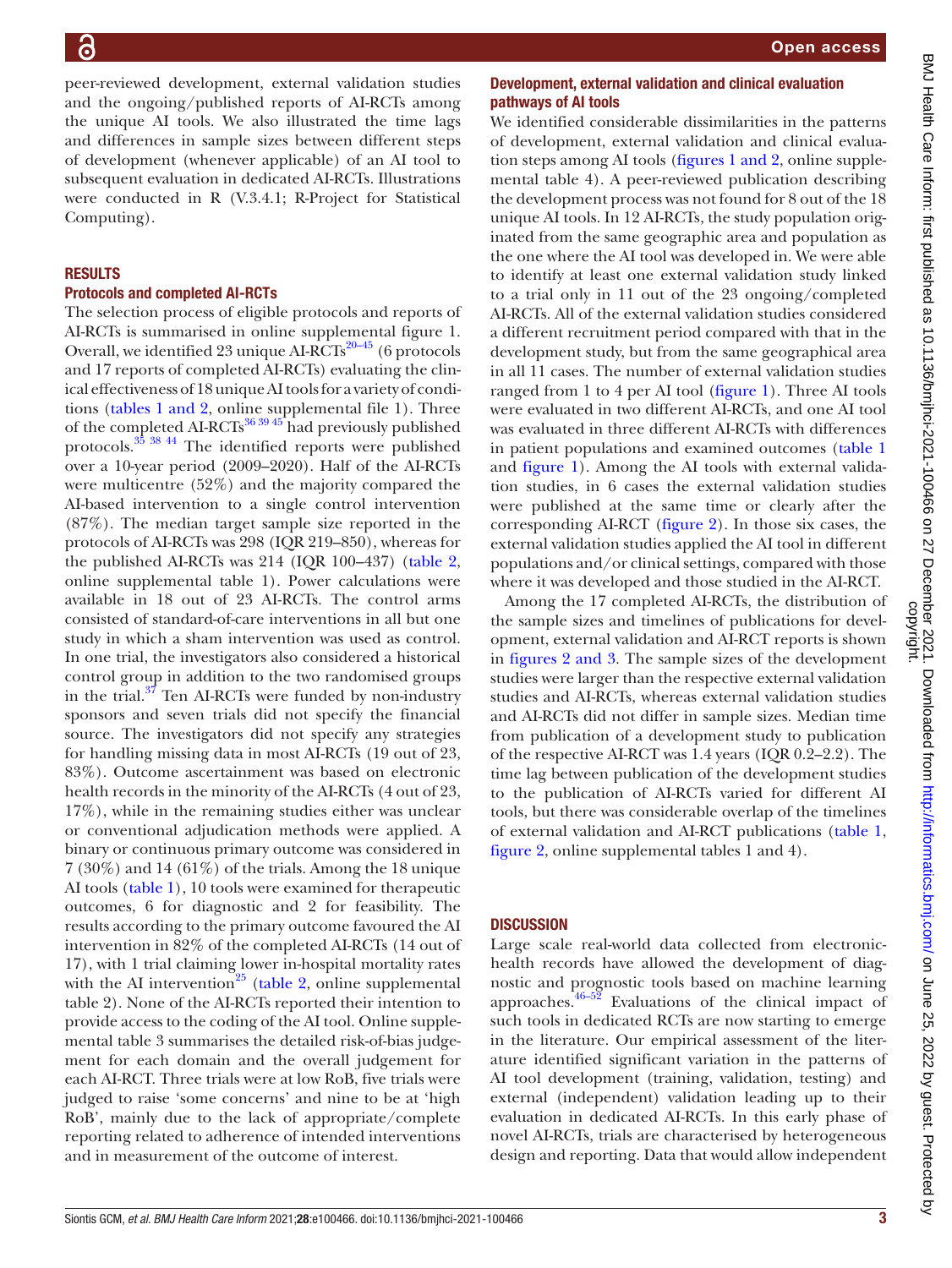<span id="page-3-0"></span>

| Table <sub>1</sub>                                                     |                    | Descriptive summary of 18 artificial intelligence tools                                        | evaluated in AI-RCTs                                                                                                                                                                                                                                                                                                                                                                                                                                                  |                                                                                    |                                                                               |                           |                                                                                                                                                                                                          |
|------------------------------------------------------------------------|--------------------|------------------------------------------------------------------------------------------------|-----------------------------------------------------------------------------------------------------------------------------------------------------------------------------------------------------------------------------------------------------------------------------------------------------------------------------------------------------------------------------------------------------------------------------------------------------------------------|------------------------------------------------------------------------------------|-------------------------------------------------------------------------------|---------------------------|----------------------------------------------------------------------------------------------------------------------------------------------------------------------------------------------------------|
| AI-RCT/AI tool                                                         | Medical field      | ۸im                                                                                            | <b>Description</b>                                                                                                                                                                                                                                                                                                                                                                                                                                                    | packages used<br><b>Softwares/</b>                                                 | Primary outcome                                                               | classification<br>Outcome | Main finding                                                                                                                                                                                             |
| El-Soll et al <sup>20</sup> /na                                        | Pulmonary diseases | Prediction of optimal<br><b>CPAP</b> titration                                                 | output layer) was trained to predict<br>optimal CPAP pressure based on<br>network with tree-layer structure<br>(input layer, hidden layer and<br>A general regression neural<br>five input variables.                                                                                                                                                                                                                                                                 | Ward Systems,<br>Frederick, MD<br>Neuroshell 2,                                    | continuous positive airway<br>Time of achieving optimal<br>pressure titration | Therapeutic               | in lower time to optimal CPAP and<br>Al guided CPAP titration resulted<br>lower titration failure rate.                                                                                                  |
| Martin et al <sup>21</sup> /Patient<br>Journey Record<br>system (PaJR) | Chronic diseases   | adverse trajectories<br>Early detection of<br>and reduction of<br>readmissions                 | manager who decided subsequent<br>machine learning-based and rule-<br>phone calls about well-being and<br>were reviewed by a clinical case<br>algorithms. By detection<br>an alarm was triggered. Alarms<br>of signs of health deterioration,<br>Summaries of semistructured<br>health-concerns analysed by<br>interventions.<br>based                                                                                                                                | Not specified                                                                      | ambulatory care sensitive<br>Unplanned emergency<br>admissions                | Therapeutic               | reduction of emergency ambulatory<br>of health concerns and resulted in<br>Al tool allowed early identification<br>care sensitive admissions.                                                            |
| Zeevi et al <sup>22</sup> ; Popp et Nutrition/<br>$a$ / $^{27}$ /na    | endocrinology      | glycaemic response<br>Prediction of<br>postprandial                                            | postprandial glycaemic responses<br>developed to predict personalised<br>anthropometrics, physical activity<br>to real-life meals. Inputs included<br>blood parameters, dietary habits,<br>employing stochastic gradient<br>A machine learning algorithm<br>boosting regression was<br>and gut microbiota.                                                                                                                                                            | Regressor class<br>from the sklearn<br>0.15.2 Gradient<br>Code adapted<br>Boosting | Postprandial glycaemic<br>responses                                           | Therapeutic               | Individualised dietary interventions<br>postprandial glycaemic responses.<br>resulted in lower postprandial<br>alterations to gut microbiota.<br>Al tool accurately predicted<br>glycaemic responses and |
| Piette et al <sup>23</sup> /na                                         | Behavioural        | cognitive behavioural<br>pain by personalised<br>chronic low back<br>Improvement of<br>therapy | A reinforcement learning algorithm Not specified<br>is employed to customise cognitive<br>with chronic low back pain. The<br>behavioural therapy in patients<br>counts to provide personalised<br>feedback and pedometer step<br>algorithm learns from patient<br>therapy recommendations.                                                                                                                                                                            |                                                                                    | Disability Questionnaire<br>24-item Roland Morris                             | Therapeutic               | Not applicable (protocol of AI-RCT)                                                                                                                                                                      |
| Sadasivam et al <sup>24</sup> /<br>PERSPeCT                            | Behavioural        | Smoking cessation                                                                              | collaborative filtering methods was<br>developed to provide personalised<br>implicit (ie, website view patterns)<br>cessation. Data sources included<br>message-metadata together with<br>received Al-selected messages<br>matched their readiness to quit<br>messages supporting smoking<br>A hybrid recommender system<br>from a message database that<br>employing content-based and<br>and explicit (item ratings) user<br>feedbacks. Each participant<br>status. | Not specified                                                                      | Smoking cessation                                                             | Therapeutic               | tailored computer messages rated<br>rates, although those receiving A<br>difference in smoking cessation<br>them as being more influential.<br>After 30 days, there was no                               |
|                                                                        |                    |                                                                                                |                                                                                                                                                                                                                                                                                                                                                                                                                                                                       |                                                                                    |                                                                               |                           | Continued                                                                                                                                                                                                |

BMJ Health Care Inform: first published as 10.1136/bmjhci-2021-100466 on 27 December 2021. Downloaded from http://informatics.bmj.com/ on June 25, 2022 by guest. Protected by<br>copyright. BMJ Health Care Inform: tirst published as 10.1136/bmjhci-2021-100466 on 27 December 2021. Downloaded from <http://informatics.bmj.com/> on June 25, 2022 by guest. Protected by

 $\overline{\partial}$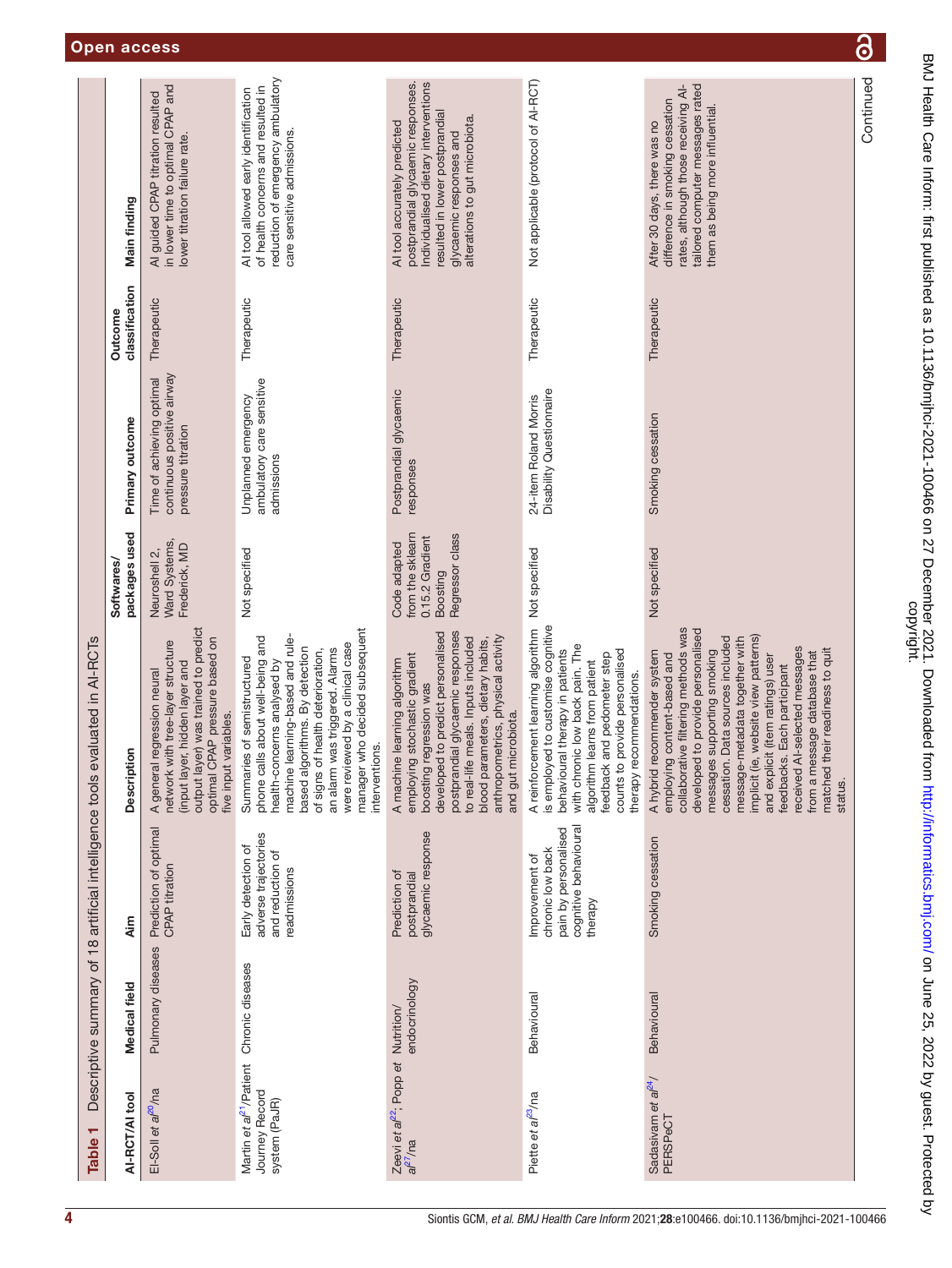|           |                                    |                                                                                                                                                                                                                                                                                                                                          |                                                                                                                                                                                                                                                    |                                                                                                           |                                                                                                          |                                                                                                                                 |                                                                                                                                                                                                                                                                                                                                        | Continued |
|-----------|------------------------------------|------------------------------------------------------------------------------------------------------------------------------------------------------------------------------------------------------------------------------------------------------------------------------------------------------------------------------------------|----------------------------------------------------------------------------------------------------------------------------------------------------------------------------------------------------------------------------------------------------|-----------------------------------------------------------------------------------------------------------|----------------------------------------------------------------------------------------------------------|---------------------------------------------------------------------------------------------------------------------------------|----------------------------------------------------------------------------------------------------------------------------------------------------------------------------------------------------------------------------------------------------------------------------------------------------------------------------------------|-----------|
|           |                                    | Al-guided monitoring decreased<br>length of hospital stay and in-                                                                                                                                                                                                                                                                        | AI-based intervention resulted<br>in reduction of symptoms of                                                                                                                                                                                      | Automatic polyp detection system<br>resulted in a significant increased<br>detection rate of adenomas and | Al reduced blind spot rate during<br>esophagogastroduodenoscopy                                          | Al increased adenoma detection                                                                                                  | Not applicable (protocol of AI-RCT)                                                                                                                                                                                                                                                                                                    |           |
|           | Main finding                       | hospital mortality.                                                                                                                                                                                                                                                                                                                      | depression and anxiety.                                                                                                                                                                                                                            |                                                                                                           |                                                                                                          | rate during colonoscopy                                                                                                         |                                                                                                                                                                                                                                                                                                                                        |           |
|           |                                    |                                                                                                                                                                                                                                                                                                                                          |                                                                                                                                                                                                                                                    | polyps.                                                                                                   |                                                                                                          |                                                                                                                                 |                                                                                                                                                                                                                                                                                                                                        |           |
|           | classification<br>Outcome          | Therapeutic                                                                                                                                                                                                                                                                                                                              | Therapeutic                                                                                                                                                                                                                                        | Diagnostic                                                                                                | Feasibility                                                                                              | Diagnostic                                                                                                                      | Therapeutic                                                                                                                                                                                                                                                                                                                            |           |
|           |                                    |                                                                                                                                                                                                                                                                                                                                          |                                                                                                                                                                                                                                                    |                                                                                                           |                                                                                                          |                                                                                                                                 |                                                                                                                                                                                                                                                                                                                                        |           |
|           | Primary outcome                    | Average hospital length                                                                                                                                                                                                                                                                                                                  | symptoms of depression<br>Self-report tools (PHQ-<br>9, GAD-7, PANAS) for<br>and anxiety                                                                                                                                                           | Adenoma detection rate                                                                                    | Blind spot rate                                                                                          | Adenoma detection rate                                                                                                          | Change in glycated<br>haemoglobin levels                                                                                                                                                                                                                                                                                               |           |
|           |                                    | of stay                                                                                                                                                                                                                                                                                                                                  |                                                                                                                                                                                                                                                    |                                                                                                           |                                                                                                          |                                                                                                                                 |                                                                                                                                                                                                                                                                                                                                        |           |
|           | packages used<br><b>Softwares/</b> |                                                                                                                                                                                                                                                                                                                                          | Not specified                                                                                                                                                                                                                                      | A deep CNN based on the SegNet Not specified                                                              | TensorFlow                                                                                               | TensorFlow                                                                                                                      | Not specified                                                                                                                                                                                                                                                                                                                          |           |
|           |                                    |                                                                                                                                                                                                                                                                                                                                          |                                                                                                                                                                                                                                                    |                                                                                                           |                                                                                                          |                                                                                                                                 |                                                                                                                                                                                                                                                                                                                                        |           |
|           |                                    | gradient tree boosting was                                                                                                                                                                                                                                                                                                               |                                                                                                                                                                                                                                                    |                                                                                                           | spots during EGD.                                                                                        |                                                                                                                                 |                                                                                                                                                                                                                                                                                                                                        |           |
|           | Description                        | A machine learning based classifier Matlab<br>developed to generate risk scores<br>according to standard guidelines.<br>Depending on the predicted risk,<br>sepsis or septic shock based on<br>an alarm was triggered. Further<br>evaluation and treatment was<br>electronic health record data.<br>predictive of sepsis, severe<br>with | integrative mental health support,<br>psychoeducation and reminders.<br>designed to deliver personalised<br>text and/or select predefined<br>conversations in the form of<br>Users could enter both free-<br>An AI-based chatbot was<br>responses. | automatically identify polyps in real<br>architecture was trained to<br>time during colonoscopy.          | deep reinforcement learning was<br>designed to automatically detect<br>A deep CNN combined with<br>blind | deep reinforcement learning was<br>designed to automatically detect<br>adenomas during colonoscopy.<br>A deep CNN combined with | select foods from a large database<br>dietary interventions based on AI-<br>supported vs standard nutritional<br>Participants use a mobile app to<br>(>100 000) of menus, which are<br>energy and nutrition content by<br>an Al-powered photo analysis<br>system. The trial will compare<br>analysed with regards to their<br>therapy. |           |
|           |                                    |                                                                                                                                                                                                                                                                                                                                          |                                                                                                                                                                                                                                                    |                                                                                                           |                                                                                                          |                                                                                                                                 |                                                                                                                                                                                                                                                                                                                                        |           |
| Continued |                                    | Sepsis prediction                                                                                                                                                                                                                                                                                                                        | depression and<br>Reduction of                                                                                                                                                                                                                     | Automatic polyp and<br>adenom detection                                                                   | Quality improvement<br>identification of blind<br>of endoscopy<br>by automatic                           | Quality improvement<br>identification of<br>of endoscopy<br>by automatic<br>adenomas                                            | with diabetes mellitus<br>Automated nutritional<br>improve glycaemic<br>control in patients<br>intervention to                                                                                                                                                                                                                         |           |
|           | <b>Aim</b>                         |                                                                                                                                                                                                                                                                                                                                          | anxiety                                                                                                                                                                                                                                            |                                                                                                           | spots                                                                                                    |                                                                                                                                 |                                                                                                                                                                                                                                                                                                                                        |           |
|           |                                    |                                                                                                                                                                                                                                                                                                                                          |                                                                                                                                                                                                                                                    | Gastroenterology                                                                                          | Gastroenterology                                                                                         | Gastroenterology                                                                                                                |                                                                                                                                                                                                                                                                                                                                        |           |
|           | Medical field                      |                                                                                                                                                                                                                                                                                                                                          | Behavioural                                                                                                                                                                                                                                        |                                                                                                           |                                                                                                          |                                                                                                                                 | endocrinology<br>Nutrition/                                                                                                                                                                                                                                                                                                            |           |
|           |                                    |                                                                                                                                                                                                                                                                                                                                          |                                                                                                                                                                                                                                                    |                                                                                                           |                                                                                                          |                                                                                                                                 |                                                                                                                                                                                                                                                                                                                                        |           |
| Table 1   | AI-RCT/AI tool                     | Shimabukuro et al <sup>25</sup> / Infectious diseases<br>InSight                                                                                                                                                                                                                                                                         | Fulmeret al <sup>26</sup> /Tess                                                                                                                                                                                                                    | Wang et al <sup>2832</sup> /<br>EndoScreener                                                              | Wu et al <sup>29</sup> ; Chen et<br>a/ <sup>33</sup> /Wisense/<br>Endoangel                              | Gong et al <sup>34</sup> /<br>Endoangel<br>Wisense/                                                                             | Oka et al <sup>30</sup> /Asken                                                                                                                                                                                                                                                                                                         |           |
|           |                                    |                                                                                                                                                                                                                                                                                                                                          |                                                                                                                                                                                                                                                    |                                                                                                           |                                                                                                          |                                                                                                                                 |                                                                                                                                                                                                                                                                                                                                        |           |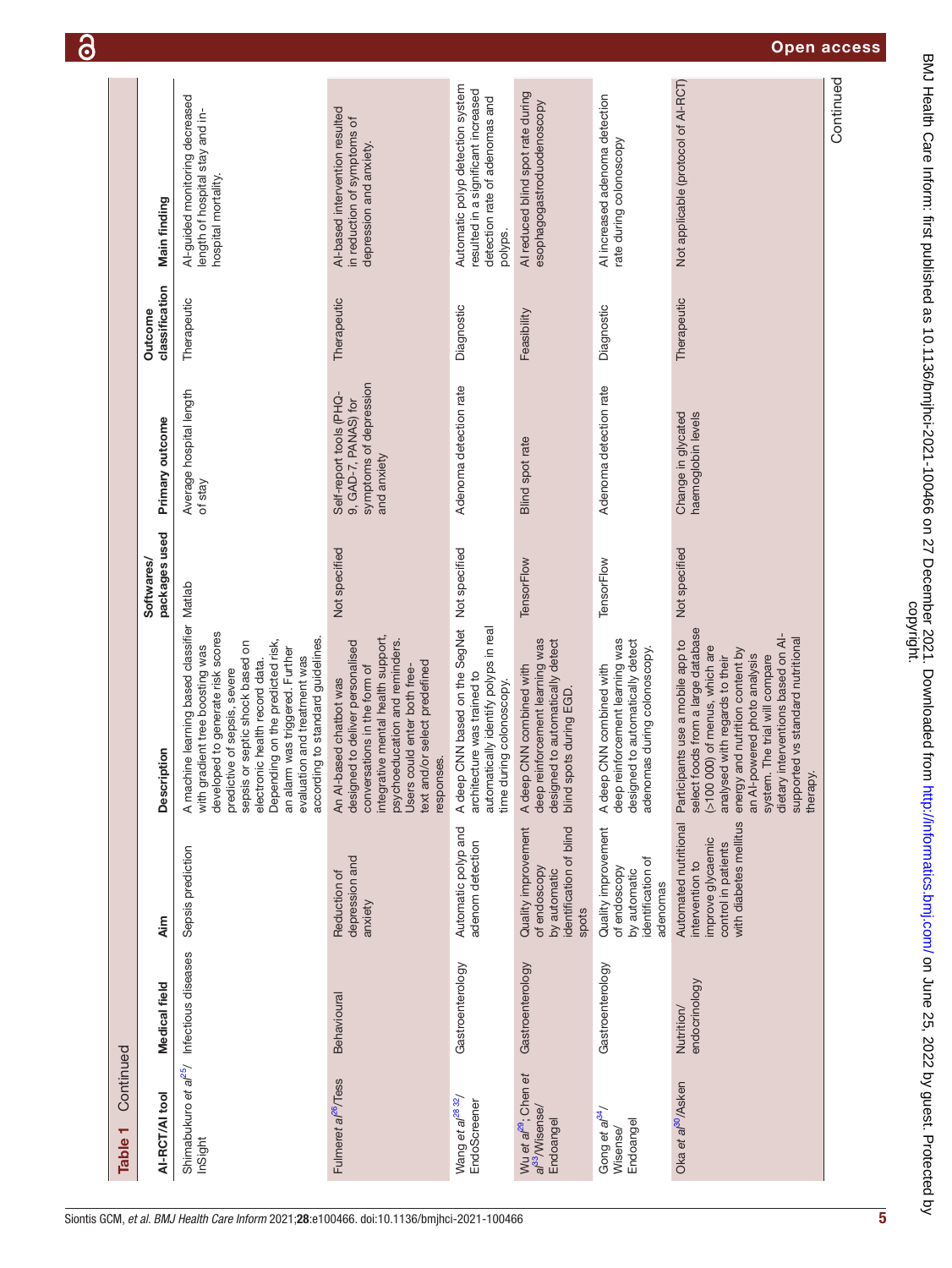| Continued<br>Table <sub>1</sub>                                                                                                                         |                     |                                                                                                                            |                                                                                                                                                                                                                                                                                                                                                                                                                                                                                                                                                                                                                                                                                    |                             |                                                                                                                                               |                           |                                                                                                                                                                                                                                 |
|---------------------------------------------------------------------------------------------------------------------------------------------------------|---------------------|----------------------------------------------------------------------------------------------------------------------------|------------------------------------------------------------------------------------------------------------------------------------------------------------------------------------------------------------------------------------------------------------------------------------------------------------------------------------------------------------------------------------------------------------------------------------------------------------------------------------------------------------------------------------------------------------------------------------------------------------------------------------------------------------------------------------|-----------------------------|-----------------------------------------------------------------------------------------------------------------------------------------------|---------------------------|---------------------------------------------------------------------------------------------------------------------------------------------------------------------------------------------------------------------------------|
| AI-RCT/AI tool                                                                                                                                          | Medical field       | Aim                                                                                                                        | Description                                                                                                                                                                                                                                                                                                                                                                                                                                                                                                                                                                                                                                                                        | packages used<br>Softwares/ | Primary outcome                                                                                                                               | classification<br>Outcome | Main finding                                                                                                                                                                                                                    |
| Lin et al <sup>31</sup> /CC-<br>Cruiser                                                                                                                 | Ophtalmology        | childhood cataracts<br>Diagnosis and risk<br>stratification of                                                             | photographs of the ocular anterior<br>diagnosis, risk stratification and<br>analysis of uploaded split-lamp<br>A collaborative cloud platform<br>segment by an AI engine was<br>established. Output includes<br>treatment recommendations.<br>encompassing automatic                                                                                                                                                                                                                                                                                                                                                                                                               | Not specified               | Diagnostic performance for Diagnostic<br>childhood cataract                                                                                   |                           | childhood cataracts, but was less<br>senior consultants in diagnosing<br>Al tool was less accurate than<br>time-consuming.                                                                                                      |
| <sup>36</sup> , Schneck et al <sup>37</sup> ,<br>monitoring device<br>a/ <sup>38 39</sup> /EV1000 HPI<br>Wijnberge et a <sup>/35</sup><br>Maheshwari et | Surgery/anaesthesia | intraoperative<br>Prediction of<br>hypotension                                                                             | predicted hypotension (vasoplegia,<br>likelihood of incipient hypotension)<br>from arterial pressure waveforms<br>higher numbers reflecting higher<br>A machine learning algorithm to<br>and included information about<br>hypovolaemia, low contractility)<br>output was implemented as an<br>estimated 'hypotension<br>predict hypotensive episodes<br>prediction index'(0-100, with<br>the underlying cause for the<br>early warning system based<br>was designed. The model<br>on the                                                                                                                                                                                          | Matlab                      | duration of intraoperative<br>Time-weighted average<br>surgery/frequency and<br>of hypotension during<br>absolute and relative<br>hypotension | Therapeutic               | The Al-based early warning system<br>performed different under different<br>arthroplasty, moderate to high risk<br>cardiac surgery, primary total hip<br>clinical settings (ie, elective non-<br>non-cardiac surgery patients). |
| Auloge et al <sup>40</sup> /na                                                                                                                          | Orthopaedics        | artificial intelligence-<br>augmented reality/<br>based navigation<br>vertebroplasty by<br>percutaneous<br>Facilitation of | on the user interface. After manual<br>displayed 2D/3D planning images<br>identified each vertebral level and<br>virtual trajectory is superimposed<br>the software suggests an optimal<br>compensated needle trajectories.<br>trajectory is validated, the C-arm<br>flat-panel detector of a standard<br>trans-pedicular approach. Once<br>recognised osseous landmarks,<br>A navigation system integrating<br>selection of the target vertebra,<br>four video cameras within the<br>AI software that automatically<br>automatically rotates and the<br>was developed, including an<br>fluoroscopy machine<br>over the real-world camera<br>input with overlaid, motion-<br>C-arm | Not specified               | augmented reality/artificial<br>trocar placement using<br>Technical feasibility of<br>intelligence guidance                                   | Feasibility               | exposure compared with standard<br>and resulted in lower radiation<br>vertebroplasty was feasible<br>Al-guided percutaneous<br>fluoroscopic guidance.                                                                           |
|                                                                                                                                                         |                     |                                                                                                                            |                                                                                                                                                                                                                                                                                                                                                                                                                                                                                                                                                                                                                                                                                    |                             |                                                                                                                                               |                           | Continued                                                                                                                                                                                                                       |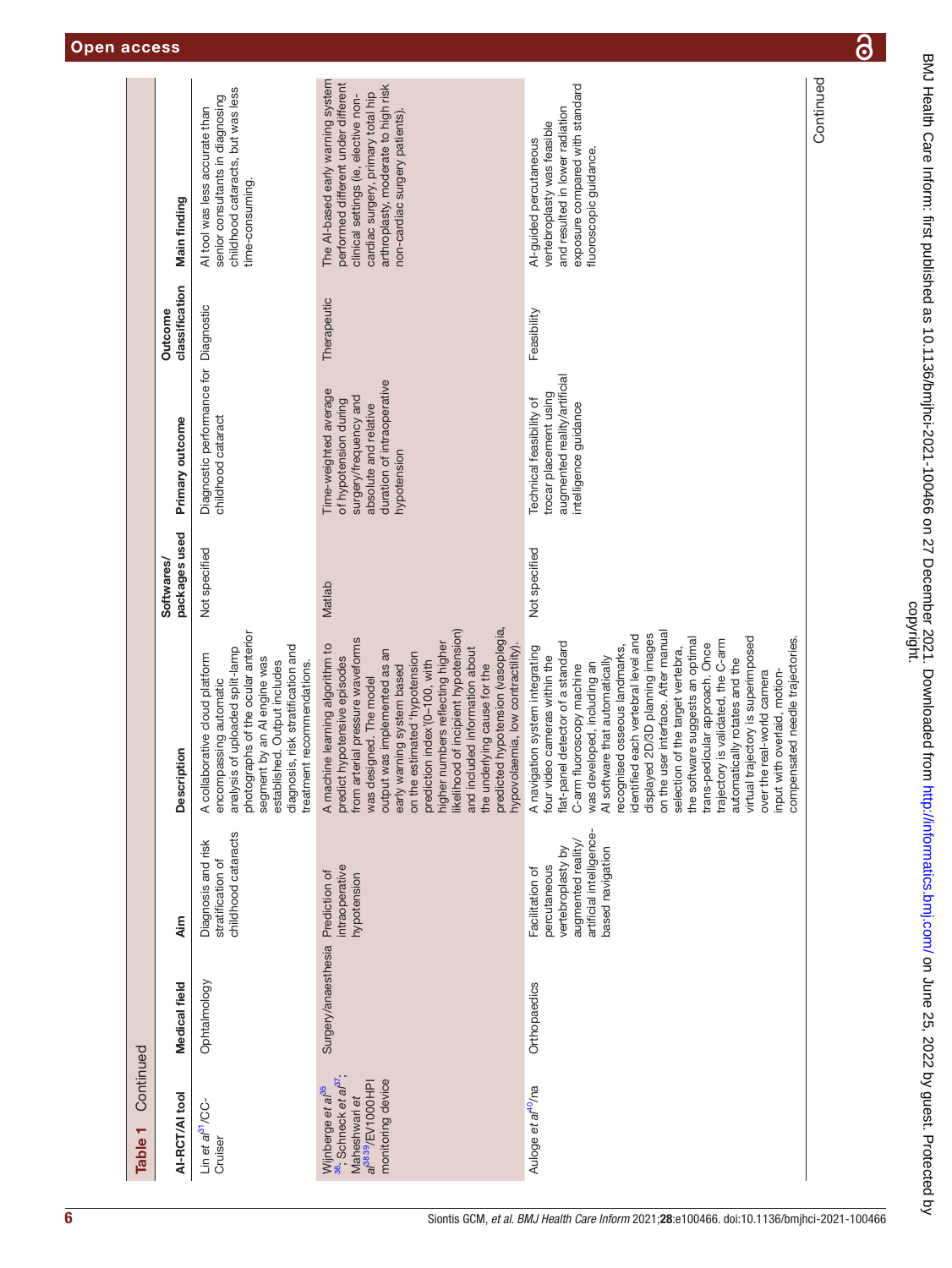| Continued<br>Table <sub>1</sub>                                            |               |                                                                                                                                             |                                                                                                                                                                                                                                                                                                                                                                                                                                                                                                                                   |                                    |                                                                     |                                  |                                                                                                                                                                           |
|----------------------------------------------------------------------------|---------------|---------------------------------------------------------------------------------------------------------------------------------------------|-----------------------------------------------------------------------------------------------------------------------------------------------------------------------------------------------------------------------------------------------------------------------------------------------------------------------------------------------------------------------------------------------------------------------------------------------------------------------------------------------------------------------------------|------------------------------------|---------------------------------------------------------------------|----------------------------------|---------------------------------------------------------------------------------------------------------------------------------------------------------------------------|
| AI-RCT/AI tool                                                             | Medical field | <b>Aim</b>                                                                                                                                  | Description                                                                                                                                                                                                                                                                                                                                                                                                                                                                                                                       | packages used<br><b>Softwares/</b> | Primary outcome                                                     | classification<br><b>Outcome</b> | Main finding                                                                                                                                                              |
| Wong et al <sup>41</sup> /Everion/ Infectious diseases<br><b>Biovitals</b> |               | quarantine subjects<br>of COVID-19 in<br>Early detection                                                                                    | subsequently analysed by the Al<br>Data from a wearable biosensor<br>time through a smartphone app<br>to a cloud storage platform and<br>automatically transferred in real<br>risk prediction of critical events)<br>software. The results (including<br>are displayed on a web-based<br>dashboard for clinical review.<br>worn on the upper arm are                                                                                                                                                                              | Not specified                      | coronavirus disease 19<br>Time to diagnosis of                      | Diagnostic                       | Not applicable (protocol of AI-RCT)                                                                                                                                       |
| Aguilera et al <sup>42</sup> /na                                           | Behavioural   | via AI mobile health<br>tailored messages<br>activity in patients<br>with diabetes and<br>Increase physical<br>depression by<br>application | continuously learn from contextual<br>activity, demographic and clinical<br>learning algorithm. The algorithm<br>employs Thompson Sampling to<br>features like previous physical<br>bank, with message category,<br>messages from a messaging<br>selected by a reinforcement<br>and frequency being<br>Participants receive daily<br>characteristics.<br>timing                                                                                                                                                                   | Not specified                      | Improvement in physical<br>activity defined by daily<br>step counts | Therapeutic                      | Not applicable (protocol of AI-RCT)                                                                                                                                       |
| Hill et al <sup>43</sup> /na                                               | Cardiology    | Atrial fibrillation<br>detection                                                                                                            | An atrial fibrillation risk prediction<br>machine learning techniques on<br>retrospective data from nearly 3<br>algorithm was developed using<br>score for the likelihood of atrial<br>000 000 adult patients without<br>history of atrial fibrillation. The<br>output is provided as a risk<br>fibrillation.                                                                                                                                                                                                                     | $\simeq$                           | Prevalence of diagnosed<br>atrial fibrillation                      | Diagnostic                       | Not applicable (protocol of AI-RCT)                                                                                                                                       |
| Yao et al <sup>4445</sup> /na                                              | Cardiology    | screening for low left<br>ventricular ejection<br>ECG AI-guided<br>fraction                                                                 | consisted of 6 convolutional layers,<br>TTE in case of a positive screening<br>12-lead ECGs strips from nearly<br>the electronic health record and<br>triggered a recommendation for<br>output will be incorporated into<br>A CNN model has been trained<br>ECG-TTE data. The final model<br>a max-pooling layer. The binary<br>batch-normalisation layer and<br>to predict low LVEF from 10s<br>(predicted LVEF ≤35%).<br>each followed by a nonlinear<br>'Relu' activation function, a<br>98'000 patients with paired<br>result | TensorFlow,<br>Python<br>Keras,    | ventricular ejection fraction<br>Newly discovered left<br>$&00\%$   | Diagnostic                       | An AI algorithm applied on existing<br>ECGs enabled the early diagnosis<br>fraction in patients managed in<br>of low left ventricular ejection<br>primary care practices. |
|                                                                            |               |                                                                                                                                             | Al-RCT, artificial intelligence randomised controlled trial; CNN, convolutional neural network; CPAP, continuous positive airway pressure; GAD-7, General Anxiety Disorder-7; LVEF, left ventricular ejection fraction; na, no                                                                                                                                                                                                                                                                                                    |                                    |                                                                     |                                  |                                                                                                                                                                           |

6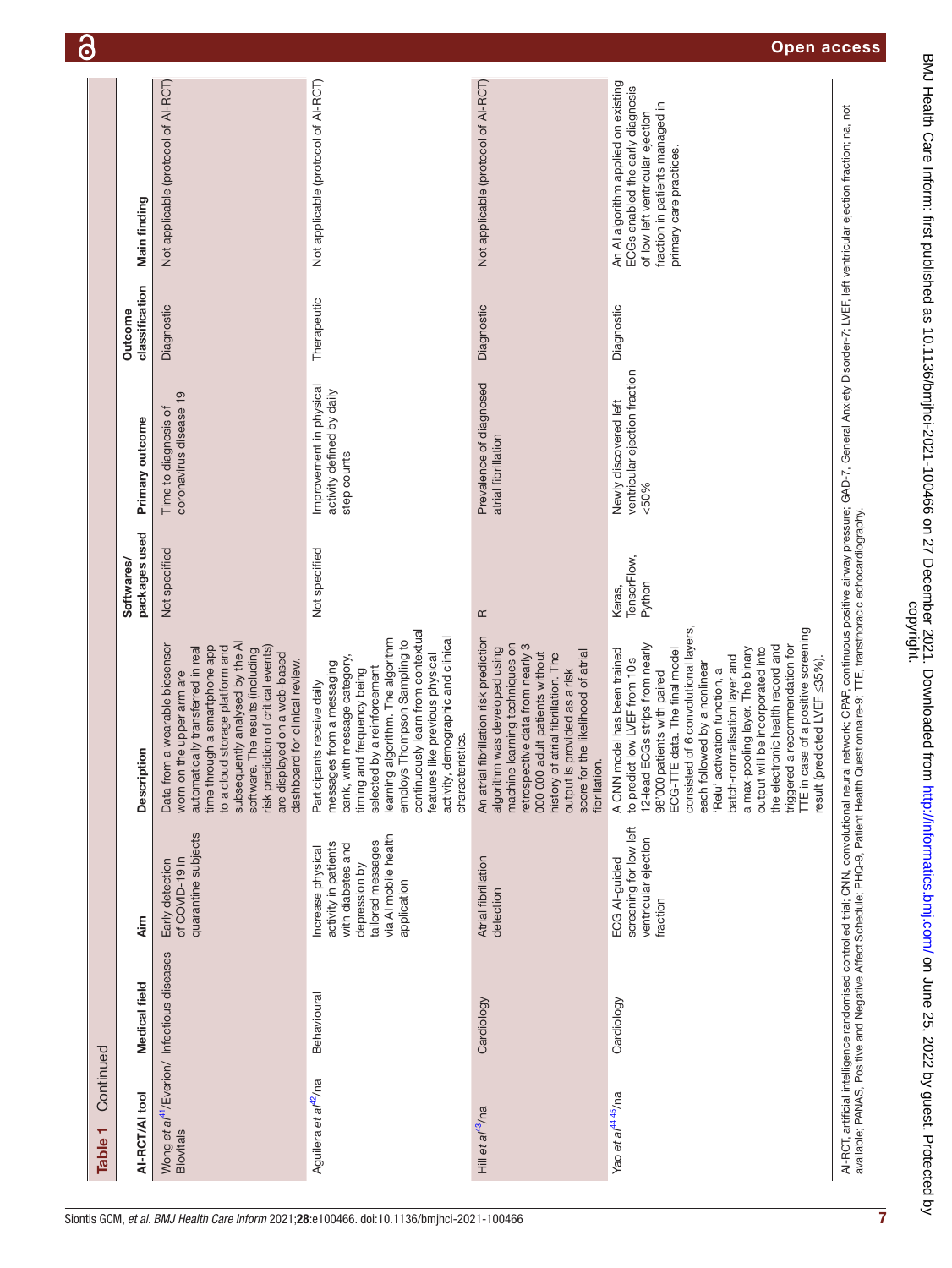<span id="page-7-0"></span>

| Table 2 Characteristics of peer-reviewed protocols and completed RCTs evaluating artificial intelligence tools |                            |                                        |                                      |
|----------------------------------------------------------------------------------------------------------------|----------------------------|----------------------------------------|--------------------------------------|
| <b>Characteristics</b>                                                                                         | <b>AI-RCTs</b><br>$(n=23)$ | <b>Protocols of AI-RCTs</b><br>$(n=6)$ | <b>Completed AI-RCTs</b><br>$(n=17)$ |
| No of centres, n (%)                                                                                           |                            |                                        |                                      |
| Single                                                                                                         | 11(48)                     | 1(17)                                  | 10 (59)                              |
| Multicentre                                                                                                    | 12(52)                     | 5(83)                                  | 7(41)                                |
| Geographic area, n (%)                                                                                         |                            |                                        |                                      |
| Asia                                                                                                           | 8(35)                      | 2(33)                                  | 6(35)                                |
| Europe                                                                                                         | 5(22)                      | 1(17)                                  | 4(24)                                |
| North America                                                                                                  | 9(39)                      | 3(50)                                  | 6(35)                                |
| Other                                                                                                          | 1(4)                       | 0(0)                                   | 1(6)                                 |
| Arms of randomisation, n (%)                                                                                   |                            |                                        |                                      |
| Two                                                                                                            | 20 (87)                    | 5(83)                                  | 15 (88)                              |
| <b>Three</b>                                                                                                   | 3(13)                      | 1(17)                                  | 2(12)                                |
| Level of randomisation, n (%)                                                                                  |                            |                                        |                                      |
| Patients                                                                                                       | 22 (96)                    | 6(100)                                 | 16 (94)                              |
| Clinicians                                                                                                     | 1(4)                       | 0(0)                                   | 1(6)                                 |
| Sample size                                                                                                    |                            |                                        |                                      |
| Median (IQR)                                                                                                   | 214 (108-571)              | 298 (219-830)                          | 214 (100-437)                        |
| Min                                                                                                            | 20                         | 100                                    | 20                                   |
| Max                                                                                                            | 22641                      | 18000                                  | 22641                                |
| Power calculations, n (%)                                                                                      |                            |                                        |                                      |
| Yes                                                                                                            | 18 (78)                    | 6 (100)                                | 12(71)                               |
| <b>No</b>                                                                                                      | 5(22)                      | 0(0)                                   | 5(29)                                |
| Type of control intervention, n (%)                                                                            |                            |                                        |                                      |
| Standard of care                                                                                               | 22 (96)                    | 6(100)                                 | 16 (94)                              |
| Sham procedure                                                                                                 | 1(4)                       | 0(0)                                   | 1(6)                                 |
| Funding source, n (%)                                                                                          |                            |                                        |                                      |
| Industry related                                                                                               | 4(17)                      | 1(17)                                  | 3(18)                                |
| Non-industry related                                                                                           | 10(43)                     | 4(66)                                  | 6(35)                                |
| None reported                                                                                                  | 7(30)                      | 1(17)                                  | 6(35)                                |
| None                                                                                                           | 2(9)                       | 0(0)                                   | 2(12)                                |
| Data sources, n (%)                                                                                            |                            |                                        |                                      |
| Dedicated personnel                                                                                            | 5(22)                      | 2(33)                                  | 3(18)                                |
| Dedicated personnel and EHR                                                                                    | 4(17)                      | 2(33)                                  | 2(12)                                |
| <b>EHR</b>                                                                                                     | 4(17)                      | 2(33)                                  | 2(12)                                |
| Not applicable                                                                                                 | 4(17)                      | 0(0)                                   | 4(23)                                |
| Not specified                                                                                                  | 6(27)                      | 0(0)                                   | 6(35)                                |
| Strategies for missing data, n (%)                                                                             |                            |                                        |                                      |
| Specified                                                                                                      | 4(17)                      | 4(67)                                  | 0(0)                                 |
| Not specified                                                                                                  | 19 (83)                    | 2(33)                                  | 17 (100)                             |
| Primary outcome(s), n (%)                                                                                      |                            |                                        |                                      |
| <b>Binary</b>                                                                                                  | 7(30)                      | 0(0)                                   | 7(41)                                |
| Binary and continuous                                                                                          | 1(4)                       | 0(0)                                   | 1(6)                                 |
| Categorical                                                                                                    | 1(4)                       | 1(17)                                  | 0(0)                                 |
| Continuous                                                                                                     | 14(61)                     | 5(83)                                  | 9(53)                                |
| Primary outcome favours AI tool, n (%)                                                                         |                            |                                        |                                      |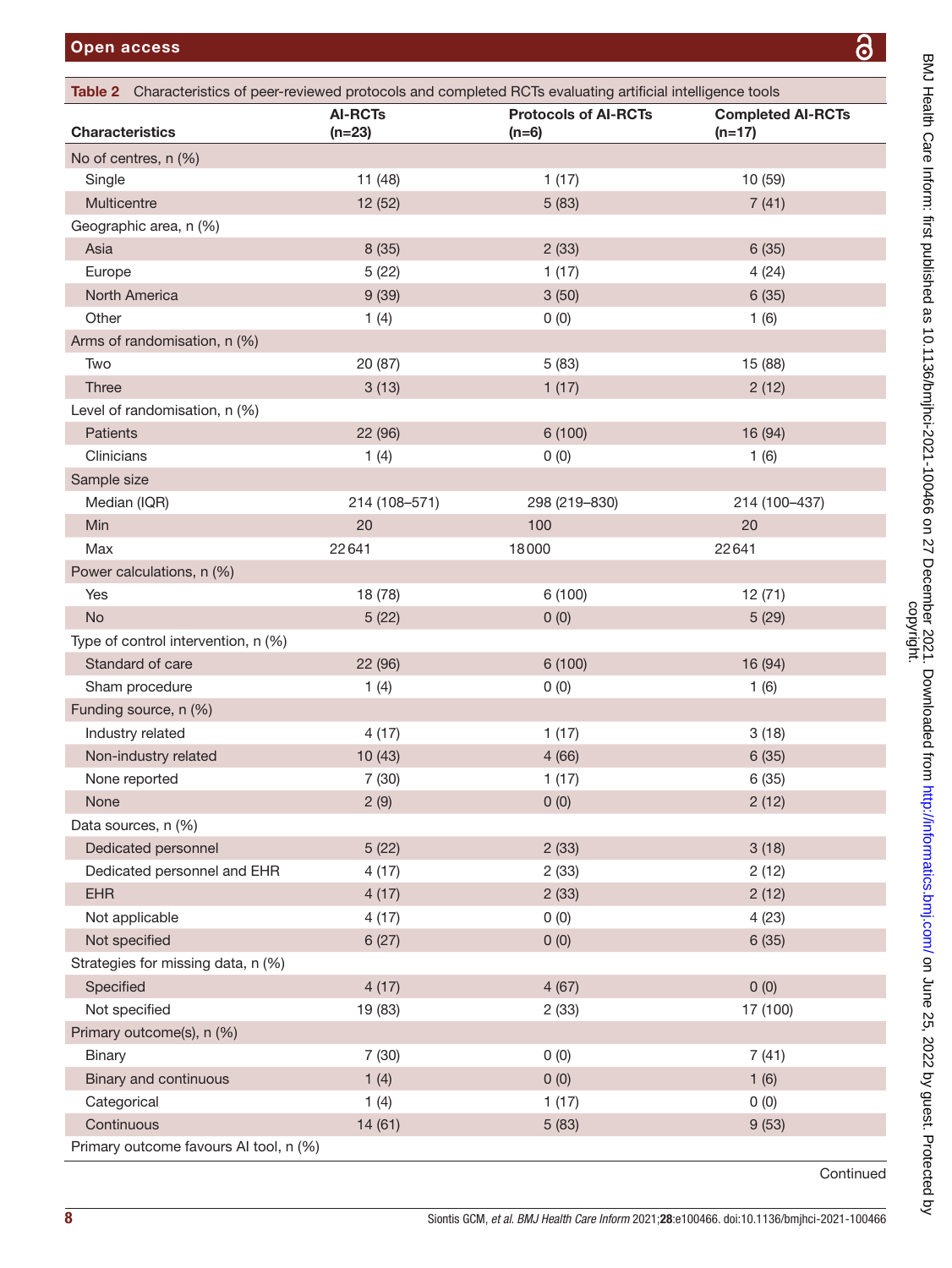#### Table 2 Continued

| <b>Characteristics</b>                                                               | <b>AI-RCTs</b><br>$(n=23)$ | <b>Protocols of AI-RCTs</b><br>$(n=6)$ | <b>Completed AI-RCTs</b><br>$(n=17)$ |
|--------------------------------------------------------------------------------------|----------------------------|----------------------------------------|--------------------------------------|
| <b>Yes</b>                                                                           | 13(57)                     | 0(0)                                   | 13(76)                               |
| <b>No</b>                                                                            | 2(9)                       | 0(0)                                   | 2(12)                                |
| Not applicable                                                                       | 8(34)                      | 6(100)                                 | 2(12)                                |
| Different geographic area of study population in development study and AI-RCT, n (%) |                            |                                        |                                      |
| <b>Yes</b>                                                                           | 3(14)                      | 1(17)                                  | 2(12)                                |
| <b>No</b>                                                                            | 12 (52)                    | 1(17)                                  | 11 (65)                              |
| Not applicable*                                                                      | 8(34)                      | 4(66)                                  | 4(23)                                |
| External validation of AI tool, n (%)                                                |                            |                                        |                                      |
| <b>Yes</b>                                                                           | 11(48)                     | 2(33)                                  | 9(53)                                |
| <b>No</b>                                                                            | 12 (52)                    | 4(67)                                  | 8(47)                                |
| Different geographic area†                                                           | 0(0)                       | 0(0)                                   | 0(0)                                 |
| Different time period†                                                               | 11 (48)                    | 2(33)                                  | 9(53)                                |

\*The respective development study was not identified.

†Compared with the development study.

AI-RCTs, artificial intelligence randomised controlled trials; EHR, electronic health records.

replication and implementation of AI tools were not available in any of the AI-RCTs.

There is growing recognition that AI tools need to be held to the same rigorous standard of evidence as other diagnostic and therapeutic tools in medicine with standardised reporting.<sup>53–55</sup> The recently published extensions of the COSNORT and Standard Protocol Items: Recommendations for Interventional Trials (SPIRIT) statements for RCTs of AI-based interventions (namely Consolidated Standards of Reporting Trials  $(CONSORT)$ -Al<sup>56</sup> and SPIRIT-AI)<sup>57</sup> are beginning to provide such a framework.



<span id="page-8-0"></span>Figure 1 Patterns of pathways of development (training, validation and/or testing), external validation and clinical evaluation of artificial intelligence tools in ongoing and completed clinical trials (n=23). In network level, each circle corresponds to an individual study (green, blue, and red for development, external validation and AI-RCTs, respectively). The number below each network represents the number of unique AI tools having identified with the respective pattern (network) of studies. For example, the first network of the top row corresponds to a unique AI tool for which a development study (green circle), four external validation studies (blue circles), and two AI-RCTs (red circles) were found. AI-RCTs, artificial intelligence randomised controlled trials.

Among the items mandated by these documents, investigators in AI-RCT have to provide better clarity around the intended use of the AI intervention, descriptions how the AI intervention can be integrated into the trial setting, and the setting expectations that investigators make the AI intervention and/or its code assessable. Although most of the studies included in the current review were published before these guidelines, the marked heterogeneity in current reporting underscore the urgency of this call and provide a standard for the ongoing evaluation of these kinds of studies.

RCTs remain the cornerstone of evaluation of diagnostic or therapeutic interventions proposed for clinical use, and this should be no less true for AI interventions. While the experience with the clinical application of AI tools is still early, the evaluation standards of these tools should follow well established norms. AI has demonstrated great promise in transforming many aspects of patient care and healthcare delivery, but the rigorous evaluation standards has lagged for AI tools. Despite numerous published AI applications in medicine, $1-3$  in this empirical assessment we have found that a very small fraction has so far undergone evaluation in dedicated clinical trials. We identified significant variation of model development processes leading up to the AI-RCTs. After initial development of an AI tool, at least one external validation study for that particular tool was found for only 11 out of the 23 AI-RCTs. Furthermore, the AI-RCTs were almost always conducted in the same geographic areas as their respective development studies. Thus, the AI-RCTs in this empirical assessment often failed to provide sufficient information regarding the generalisability and external validity of the AI tools. When considering the application of AI tools in the real world, a 'table of

Open access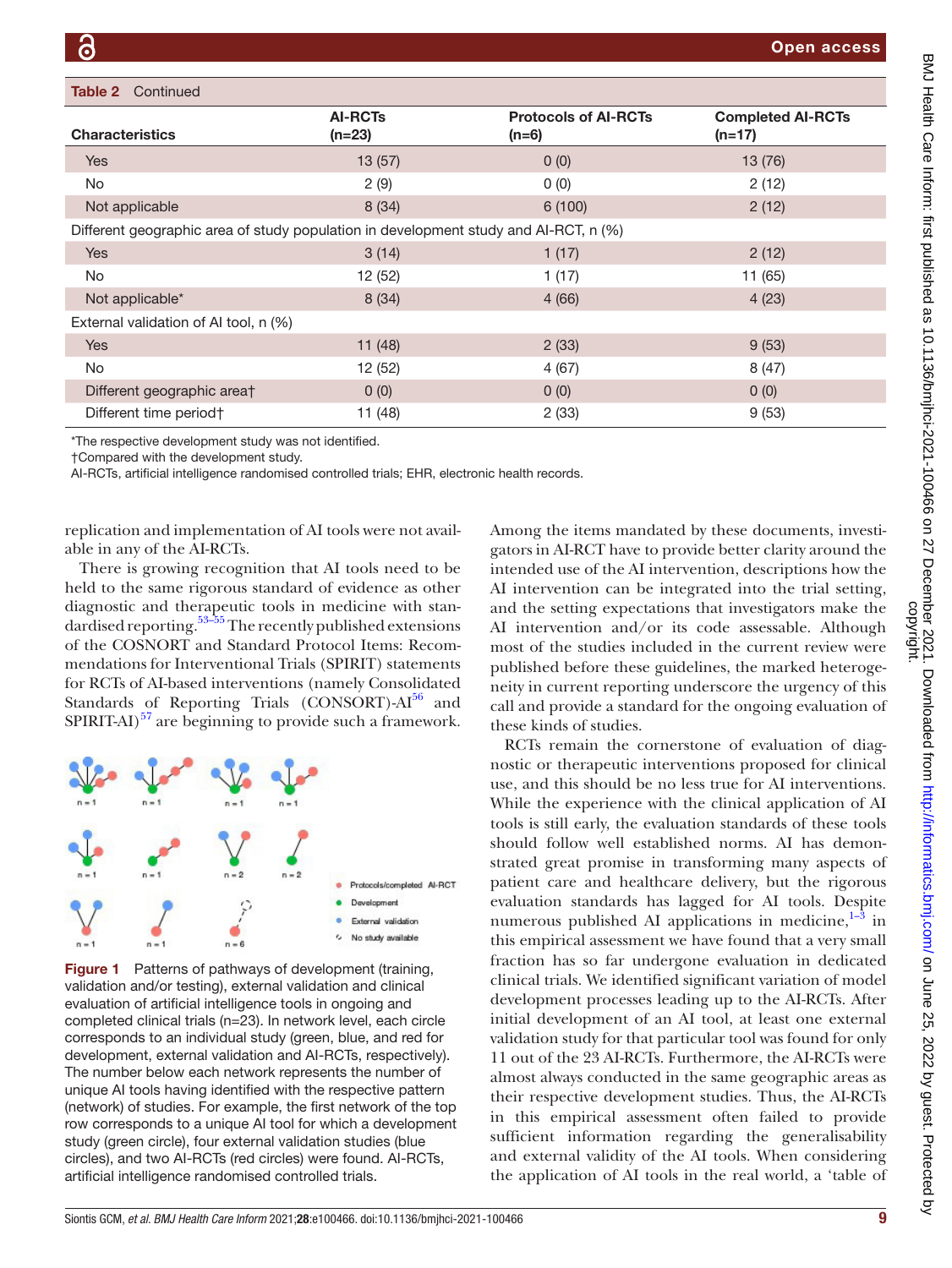

Figure 2 Timelines of publications and sample sizes of development (training, validation and/or testing), external validation studies and completed AI-RCTs (n=17). Each circle corresponds to a unique study (development (training, validation, testing) studies in green, external validation studies in blue, and AI-RCTs in red). Due to the wide range of studies' sample sizes, the values are displaying in logarithmic ( $log_{10}$ ) scale. AI-RCTs, artificial intelligence randomised controlled trials.



Figure 3 Violin plots showing in comparison the distributions of sample sizes (A) and years of publication (B) of development (training, validation and/or testing), external validation studies and completed AI-RCTs (n=17). AI-RCT, artificial intelligence randomised controlled trials.

<span id="page-9-0"></span>ingredients' accompanying the AI tool could be of value. Such a label would include information on how the tool was developed and whether it has been externally validated, including the specific populations, demographic profiles, racial mix, inpatient versus outpatient settings, and other key details. This would allow a potential user to determine whether the AI tool is applicable to their patient or population of interest and whether any deviations in diagnostic or prognostic performance are to be expected.

Along these lines, as with any type of RCT, the choice of primary outcomes in AI-RCTs is also important to consider. Improvement in therapeutic efficacy outcomes with direct patient relevance may be the ultimate criterion of value of an AI tool, but these may also be the most difficult to demonstrate improvements for. The number of studies in each of the three outcome classes in our study (therapeutic, diagnostic, feasibility) was too small to reach conclusions about differences in the probability of statistically significant results between classes. It should also be noted that for diagnostic AI tools, diagnostic performance outcomes that align with the scope of the intervention would be appropriate. However, interpretation of such findings should account for likely dilution of any effect when translating differences in diagnostic outcomes to downstream clinical outcomes.<sup>58</sup> Ultimately, investigation of patient-centric outcomes, should remain a priority whenever possible.

The optimal process for the clinical evaluation of AI tools, ranging from model development to AI-RCTs to realworld implementation, is not yet well defined. Dedicated guidelines on the development, reporting and bridging the development-to-implementation gap of AI tools for prognosis or diagnosis, namely Transparent Reporting of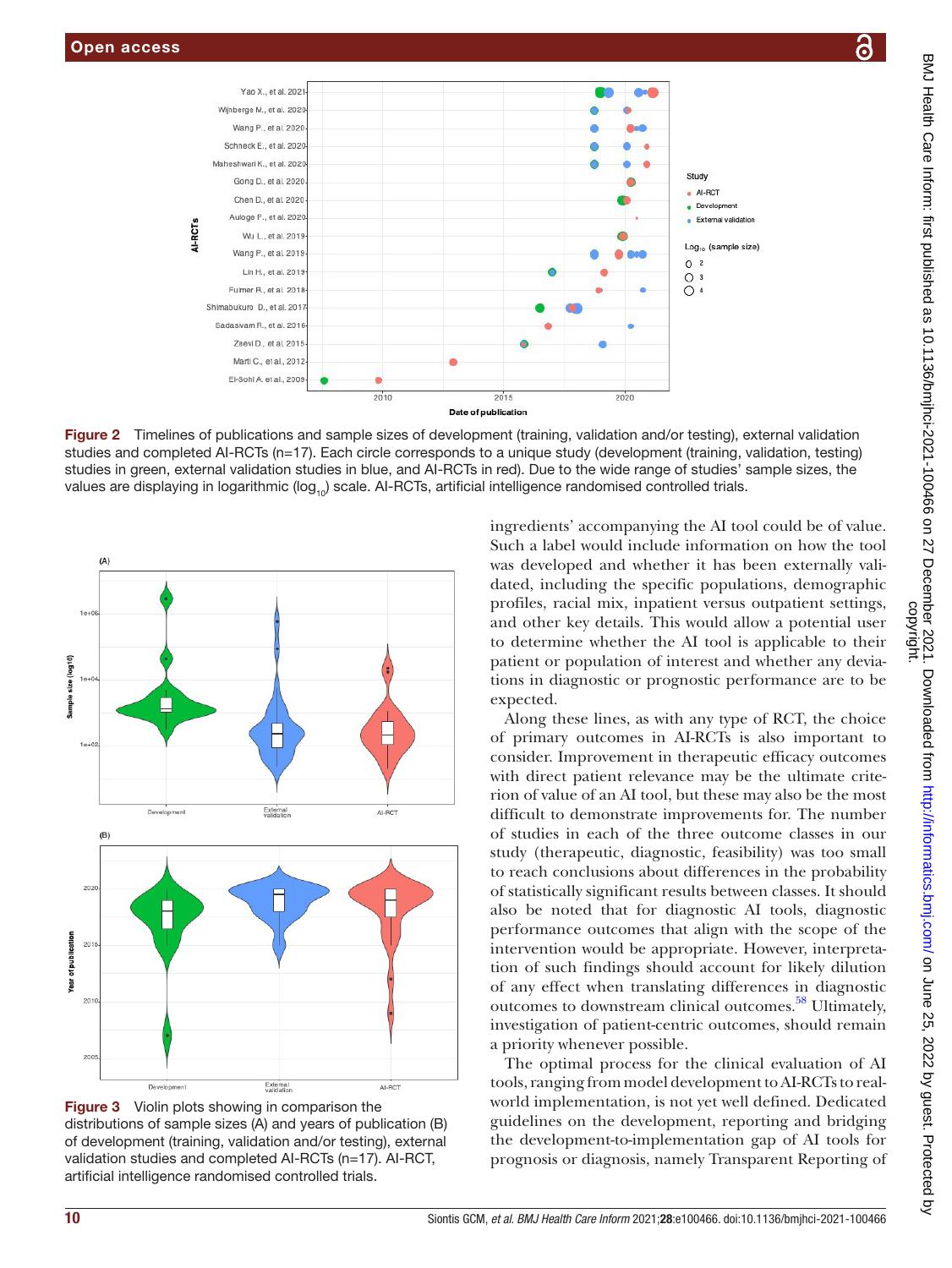Open access

Third, we were not able to comparatively assess the discriminatory performance of the AI tools across the distinct steps of training/validation/testing and external validation, since such performance metrics were neither systematically nor uniformly reported. **Conclusion** In conclusion, we have found that evaluation of AI tools in dedicated RCTs is still infrequent. There is significant variation in patterns of development and validation for AI tools before their evaluation in RCTs. Published peerreviewed protocols and completed AI-RCTs also varied in design and reporting. Most AI-RCTs do not test the AI tools in geographical areas outside of those where the tools were developed, therefore generalisability remains largely unaddressed. As AI applications are increasingly reported throughout medicine, there is a clear need for structured evaluation of their impact on patients with a focus on effectiveness and safety outcomes, but also costs and patient-centred care, before their large-scale deployment. $65$  The upcoming guidelines for AI tools aim to guide researchers and fill the translational gaps in the conduct and reporting of development and translation steps. All steps in the translation pathway of these tools should serve the development of meaningful and impactful AI tools without compromise under the pressure of innovation.

#### Acknowledgements None.

Contributors All authors reviewed the final manuscript for submission and contributed to the study as follows: GCMS contributed to the study design, data extraction and management, interpretation and writing of manuscript. GCMS is the guarantor and responsible for the overall content. GCMS accepts full responsibility for the work and the conduct of the study, had access to the data, and controlled the decision to publish. RS contributed to data extraction and management. PAN contributed to interpretation and writing of manuscript. PAF contributed to interpretation and writing of manuscript. KCS contributed to study design, interpretation and writing of manuscript. CJP contributed to interpretation and writing of manuscript.

Funding The authors have not declared a specific grant for this research from any funding agency in the public, commercial or not-for-profit sectors.

Competing interests None declared.

Patient and public involvement statement Not applicable.

Patient consent for publication Not applicable.

Ethics approval Not required.

Provenance and peer review Not commissioned; externally peer reviewed.

Data availability statement All data relevant to the study are included in the article or uploaded as online supplemental information. Not applicable.

**Supplemental material** This content has been supplied by the author(s). It has not been vetted by BMJ Publishing Group Limited (BMJ) and may not have been peer-reviewed. Any opinions or recommendations discussed are solely those of the author(s) and are not endorsed by BMJ. BMJ disclaims all liability and responsibility arising from any reliance placed on the content. Where the content includes any translated material, BMJ does not warrant the accuracy and reliability of the translations (including but not limited to local regulations, clinical guidelines, terminology, drug names and drug dosages), and is not responsible for any error and/or omissions arising from translation and adaptation or otherwise.

Open access This is an open access article distributed in accordance with the Creative Commons Attribution Non Commercial (CC BY-NC 4.0) license, which permits others to distribute, remix, adapt, build upon this work non-commercially, and license their derivative works on different terms, provided the original work is

a multivariable prediction model for Individual Prognosis or Diagnosis-AI (TRIPOD-AI),<sup>59</sup> Prediction model Risk Of Bias ASsessment Tool-AI (PROBAST-AI),<sup>59</sup> Developmental and Exploratory Clinical Investigation of Decision-AI (DECIDE-AI),<sup>60</sup> Standards for Reporting of Diagnostic Accuracy Studies-AI (STARD-AI),<sup>61</sup> Quality Assessment of Diagnostic Accuracy Studies-AI (QUADAS-AI), $62$  will be available soon. The heterogeneity in development, validation and reporting in the existing AI literature that we found in this study might be largely attributable to the lack of consensus on research practices and reporting standards in this space. The translational process from development to clinical evaluation of AI tools is in the early phase of a broader scrutiny of AI in various medical disciplines. The upcoming guideline documents are likely to enhance the reliability, replicability, validity and generalisability of this literature.

Furthermore, it is unknown whether all AI tools neces-sitate testing in traditional, large-scale AI-RCTs.<sup>[63](#page-12-9)</sup> Wellpowered, large RCTs that are likely to provide conclusive results are costly, resource intensive and take a long time to complete. Therefore, a clinical evaluation model that routinely requires RCTs may not represent a realistic expectation for the majority of AI tools. However, the ongoing digital transformation in healthcare allows researchers to simplify time-consuming and costly steps of traditional RCTs and to improve efficiency. For example, patient recruitment, follow-up and outcome ascertainment may be performed via nationwide linkage to centralised electronic health records. Natural language processing tools may allow automated screening for patient eligibility and collection of information of patient characteristics and outcomes. Existing web-based, patient-facing portals that are the norm for most healthcare institutions may allow a fully virtual consent process for recruitment. for outcomes' ascertainment. The extensions of the COSNORT and SPIRIT statements for RCTs of AI-based interventions (namely CONSORT-AI<sup>56</sup> and  $SPIRIT-AI$ <sup>57</sup> underscore these concepts for facilitating a novel model of AI-RCT.

#### Limitations

Our empirical evaluation has limitations. First, a number of potentially eligible ongoing trials have not been included, since we summarised peer-reviewed protocols and final reports of AI-RCTs published in PubMed, whereas trials registered in online registries were not considered. However, as has been previously shown,  $14-18/64$  registered protocols often suffer from incomplete reporting, lack of compliance with the conditions for registration and outof-date information, which would not have allowed us to appropriately characterise the AI tools and their respective development pathways. Second, as part of this evaluation we did not consider a control group of trials (ie, trials evaluating the clinical impact of traditional diagnostic or prognostic tools). However, such trials could not be directly comparable to the AI-RCTs due to fundamental differences in studied interventions and populations.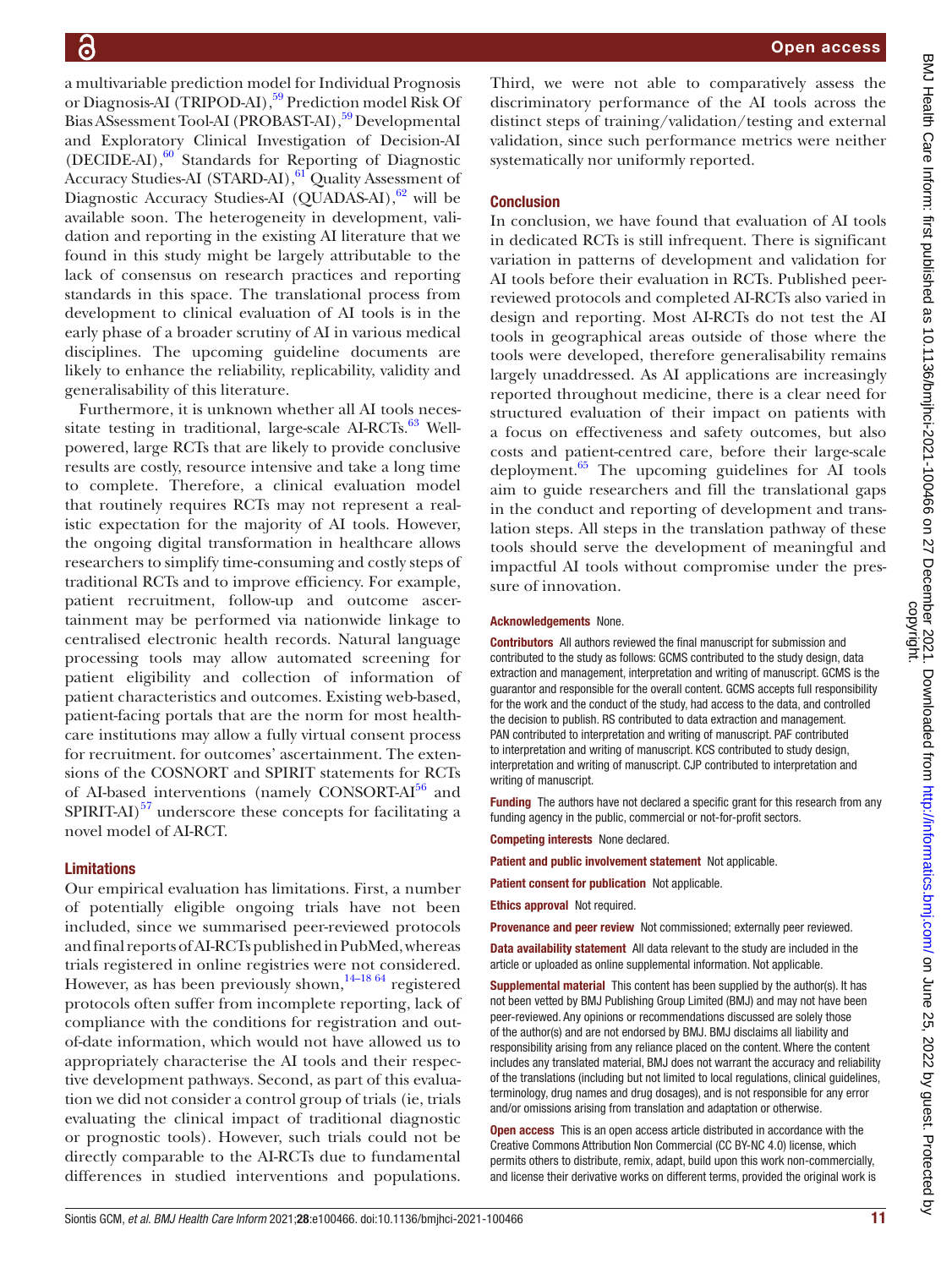properly cited, appropriate credit is given, any changes made indicated, and the use is non-commercial. See: [http://creativecommons.org/licenses/by-nc/4.0/.](http://creativecommons.org/licenses/by-nc/4.0/)

#### ORCID iD

George C M Siontis <http://orcid.org/0000-0003-2128-9205>

#### **REFERENCES**

- <span id="page-11-0"></span>1 Gulshan V, Peng L, Coram M, *et al*. Development and validation of a deep learning algorithm for detection of diabetic retinopathy in retinal fundus Photographs. *[JAMA](http://dx.doi.org/10.1001/jama.2016.17216)* 2016;316:2402–10.
- 2 Esteva A, Kuprel B, Novoa RA, *et al*. Dermatologist-level classification of skin cancer with deep neural networks. *[Nature](http://dx.doi.org/10.1038/nature21056)* 2017;542:115–8.
- 3 Ehteshami Bejnordi B, Veta M, Johannes van Diest P, *et al*. Diagnostic assessment of deep learning algorithms for detection of lymph node metastases in women with breast cancer. *[JAMA](http://dx.doi.org/10.1001/jama.2017.14585)* 2017;318:2199–210.
- <span id="page-11-1"></span>4 Royston P, Moons KGM, Altman DG, *et al*. Prognosis and prognostic research: developing a prognostic model. *[BMJ](http://dx.doi.org/10.1136/bmj.b604)* 2009;338:b604–7.
- 5 Siontis GCM, Tzoulaki I, Castaldi PJ, *et al*. External validation of new risk prediction models is infrequent and reveals worse prognostic discrimination. *[J Clin Epidemiol](http://dx.doi.org/10.1016/j.jclinepi.2014.09.007)* 2015;68:25–34.
- 6 Moons KGM, Altman DG, Vergouwe Y, *et al*. Prognosis and prognostic research: application and impact of prognostic models in clinical practice. *[BMJ](http://dx.doi.org/10.1136/bmj.b606)* 2009;338:b606–90.
- <span id="page-11-2"></span>7 Collins GS, Reitsma JB, Altman DG, *et al*. Transparent reporting of a multivariable prediction model for individual prognosis or diagnosis (TRIPOD): the TRIPOD statement. *[BMJ](http://dx.doi.org/10.1136/bmj.g7594)* 2015;350:g7594.
- 8 Collins GS, Moons KGM. Reporting of artificial intelligence prediction models. *[Lancet](http://dx.doi.org/10.1016/S0140-6736(19)30037-6)* 2019;393:1577–9.
- 9 Liu X, Faes L, Calvert MJ, *et al*. Extension of the CONSORT and spirit statements. *[Lancet](http://dx.doi.org/10.1016/S0140-6736(19)31819-7)* 2019;394:1225.
- 10 Park SH, Han K. Methodologic guide for evaluating clinical performance and effect of artificial intelligence technology for medical diagnosis and prediction. *[Radiology](http://dx.doi.org/10.1148/radiol.2017171920)* 2018;286:800–9.
- <span id="page-11-3"></span>11 Kohli M, Prevedello LM, Filice RW, *et al*. Implementing machine learning in radiology practice and research. *[AJR Am J Roentgenol](http://dx.doi.org/10.2214/AJR.16.17224)* 2017;208:754–60.
- 12 Aerts HJWL, . The potential of Radiomic-Based phenotyping in precision medicine: a review. *[JAMA Oncol](http://dx.doi.org/10.1001/jamaoncol.2016.2631)* 2016;2:1636–42.
- <span id="page-11-4"></span>13 Vollmer S, Mateen BA, Bohner G, *et al*. Machine learning and artificial intelligence research for patient benefit: 20 critical questions on transparency, replicability, ethics, and effectiveness. *[BMJ](http://dx.doi.org/10.1136/bmj.l6927)* 2020;368:l6927.
- <span id="page-11-5"></span>14 DeVito NJ, Bacon S, Goldacre B. Compliance with legal requirement to report clinical trial results on ClinicalTrials.gov: a cohort study. *[Lancet](http://dx.doi.org/10.1016/S0140-6736(19)33220-9)* 2020;395:361–9.
- 15 Zarin DA, Tse T, Williams RJ, *et al*. Update on trial registration 11 years after the ICMJE policy was established. *[N Engl J Med](http://dx.doi.org/10.1056/NEJMsr1601330)* 2017;376:383–91.
- 16 Anderson ML, Chiswell K, Peterson ED, *et al*. Compliance with results reporting at ClinicalTrials.gov. *[N Engl J Med](http://dx.doi.org/10.1056/NEJMsa1409364)* 2015;372:1031–9.
- 17 Adam GP, Springs S, Trikalinos T, *et al*. Does information from ClinicalTrials.gov increase transparency and reduce bias? results from a five-report case series. *[Syst Rev](http://dx.doi.org/10.1186/s13643-018-0726-5)* 2018;7:59.
- 18 Zarin DA, Tse T, Williams RJ, *et al*. The ClinicalTrials.gov results database--update and key issues. *[N Engl J Med](http://dx.doi.org/10.1056/NEJMsa1012065)* 2011;364:852–60.
- <span id="page-11-6"></span>19 Sterne JAC, Savović J, Page MJ, *et al*. Rob 2: a revised tool for assessing risk of bias in randomised trials. *[BMJ](http://dx.doi.org/10.1136/bmj.l4898)* 2019;366:l4898.
- <span id="page-11-7"></span>20 El Solh A, Akinnusi M, Patel A, *et al*. Predicting optimal CPAP by neural network reduces titration failure: a randomized study. *[Sleep](http://dx.doi.org/10.1007/s11325-009-0247-5)  [Breath](http://dx.doi.org/10.1007/s11325-009-0247-5)* 2009;13:325–30.
- <span id="page-11-12"></span>21 Martin CM, Vogel C, Grady D, *et al*. Implementation of complex adaptive chronic care: the patient journey record system (PaJR). *[J](http://dx.doi.org/10.1111/j.1365-2753.2012.01880.x)  [Eval Clin Pract](http://dx.doi.org/10.1111/j.1365-2753.2012.01880.x)* 2012;18:1226–34.
- <span id="page-11-13"></span>22 Zeevi D, Korem T, Zmora N, *et al*. Personalized nutrition by prediction of glycemic responses. *[Cell](http://dx.doi.org/10.1016/j.cell.2015.11.001)* 2015;163:1079–94.
- <span id="page-11-15"></span>23 Piette JD, Krein SL, Striplin D, *et al*. Patient-Centered pain care using artificial intelligence and mobile health tools: protocol for a randomized study funded by the US department of Veterans Affairs health services research and development program. *[JMIR Res](http://dx.doi.org/10.2196/resprot.4995)  [Protoc](http://dx.doi.org/10.2196/resprot.4995)* 2016;5:e53.
- <span id="page-11-16"></span>24 Sadasivam RS, Borglund EM, Adams R, *et al*. Impact of a collective intelligence tailored messaging system on smoking cessation: the perspect randomized experiment. *[J Med Internet Res](http://dx.doi.org/10.2196/jmir.6465)* 2016;18:e285.
- <span id="page-11-11"></span>25 Shimabukuro DW, Barton CW, Feldman MD, *et al*. Effect of a machine learning-based severe sepsis prediction algorithm on

patient survival and hospital length of stay: a randomised clinical trial. *[BMJ Open Respir Res](http://dx.doi.org/10.1136/bmjresp-2017-000234)* 2017;4:e000234.

- <span id="page-11-17"></span>26 Fulmer R, Joerin A, Gentile B, *et al*. Using psychological artificial intelligence (Tess) to relieve symptoms of depression and anxiety: randomized controlled trial. *[JMIR Ment Health](http://dx.doi.org/10.2196/mental.9782)* 2018;5:e64.
- <span id="page-11-14"></span>27 Popp CJ, St-Jules DE, Hu L, *et al*. The rationale and design of the personal diet study, a randomized clinical trial evaluating a personalized approach to weight loss in individuals with pre-diabetes and early-stage type 2 diabetes. *[Contemp Clin Trials](http://dx.doi.org/10.1016/j.cct.2019.03.001)* 2019;79:80–8.
- <span id="page-11-18"></span>28 Wang P, Berzin TM, Glissen Brown JR, *et al*. Real-Time automatic detection system increases colonoscopic polyp and adenoma detection rates: a prospective randomised controlled study. *[Gut](http://dx.doi.org/10.1136/gutjnl-2018-317500)* 2019;68:1813–9.
- <span id="page-11-19"></span>29 Wu L, Zhang J, Zhou W, *et al*. Randomised controlled trial of WISENSE, a real-time quality improving system for monitoring blind spots during esophagogastroduodenoscopy. *[Gut](http://dx.doi.org/10.1136/gutjnl-2018-317366)* 2019;68:2161–9.
- <span id="page-11-22"></span>30 Oka R, Nomura A, Yasugi A, *et al*. Study Protocol for the Effects of Artificial Intelligence (AI)-Supported Automated Nutritional Intervention on Glycemic Control in Patients with Type 2 Diabetes Mellitus. *[Diabetes Ther](http://dx.doi.org/10.1007/s13300-019-0595-5)* 2019;10:1151–61.
- <span id="page-11-23"></span>31 Lin H, Li R, Liu Z, *et al*. Diagnostic efficacy and therapeutic decisionmaking capacity of an artificial intelligence platform for childhood cataracts in eye clinics: a multicentre randomized controlled trial. *[EClinicalMedicine](http://dx.doi.org/10.1016/j.eclinm.2019.03.001)* 2019;9:52–9.
- 32 Wang P, Liu X, Berzin TM, *et al*. Effect of a deep-learning computeraided detection system on adenoma detection during colonoscopy (CADe-DB trial): a double-blind randomised study. *[Lancet](http://dx.doi.org/10.1016/S2468-1253(19)30411-X)  [Gastroenterol Hepatol](http://dx.doi.org/10.1016/S2468-1253(19)30411-X)* 2020;5:343–51.
- <span id="page-11-20"></span>33 Chen D, Wu L, Li Y, *et al*. Comparing blind spots of unsedated ultrafine, sedated, and unsedated conventional gastroscopy with and without artificial intelligence: a prospective, single-blind, 3-parallel-group, randomized, single-center trial. *[Gastrointest Endosc](http://dx.doi.org/10.1016/j.gie.2019.09.016)* 2020;91:332–9.
- <span id="page-11-21"></span>34 Gong D, Wu L, Zhang J, *et al*. Detection of colorectal adenomas with a real-time computer-aided system (ENDOANGEL): a randomised controlled study. *[Lancet Gastroenterol Hepatol](http://dx.doi.org/10.1016/S2468-1253(19)30413-3)* 2020;5:352–61.
- <span id="page-11-9"></span>35 Wijnberge M, Schenk J, Terwindt LE, *et al*. The use of a machinelearning algorithm that predicts hypotension during surgery in combination with personalized treatment guidance: study protocol for a randomized clinical trial. *[Trials](http://dx.doi.org/10.1186/s13063-019-3637-4)* 2019;20:582.
- <span id="page-11-8"></span>36 Wijnberge M, Geerts BF, Hol L, *et al*. Effect of a machine Learning-Derived early warning system for intraoperative hypotension vs standard care on depth and duration of intraoperative hypotension during elective noncardiac surgery: the hype randomized clinical trial. *[JAMA](http://dx.doi.org/10.1001/jama.2020.0592)* 2020;323:1052–60.
- <span id="page-11-10"></span>37 Schneck E, Schulte D, Habig L, *et al*. Hypotension prediction index based protocolized haemodynamic management reduces the incidence and duration of intraoperative hypotension in primary total hip arthroplasty: a single centre feasibility randomised blinded prospective interventional trial. *[J Clin Monit Comput](http://dx.doi.org/10.1007/s10877-019-00433-6)* 2020;34:1149–58.
- <span id="page-11-24"></span>38 Maheshwari K, Shimada T, Fang J, *et al*. Hypotension prediction index software for management of hypotension during moderate- to high-risk noncardiac surgery: protocol for a randomized trial. *[Trials](http://dx.doi.org/10.1186/s13063-019-3329-0)* 2019;20:255.
- 39 Maheshwari K, Shimada T, Yang D, *et al*. Hypotension prediction index for prevention of hypotension during moderate- to high-risk noncardiac surgery. *[Anesthesiology](http://dx.doi.org/10.1097/ALN.0000000000003557)* 2020;133:1214–22.
- <span id="page-11-25"></span>40 Auloge P, Cazzato RL, Ramamurthy N, *et al*. Augmented reality and artificial intelligence-based navigation during percutaneous vertebroplasty: a pilot randomised clinical trial. *[Eur Spine J](http://dx.doi.org/10.1007/s00586-019-06054-6)* 2020;29:1580–9.
- <span id="page-11-26"></span>41 Wong CK, Ho DTY, Tam AR, *et al*. Artificial intelligence mobile health platform for early detection of COVID-19 in quarantine subjects using a wearable biosensor: protocol for a randomised controlled trial. *[BMJ](http://dx.doi.org/10.1136/bmjopen-2020-038555)  [Open](http://dx.doi.org/10.1136/bmjopen-2020-038555)* 2020;10:e038555.
- <span id="page-11-27"></span>42 Aguilera A, Figueroa CA, Hernandez-Ramos R, *et al*. mHealth APP using machine learning to increase physical activity in diabetes and depression: clinical trial protocol for the DIAMANTE study. *[BMJ Open](http://dx.doi.org/10.1136/bmjopen-2019-034723)* 2020;10:e034723.
- <span id="page-11-28"></span>43 Hill NR, Arden C, Beresford-Hulme L, *et al*. Identification of undiagnosed atrial fibrillation patients using a machine learning risk prediction algorithm and diagnostic testing (PULsE-AI): study protocol for a randomised controlled trial. *[Contemp Clin Trials](http://dx.doi.org/10.1016/j.cct.2020.106191)* 2020;99:106191.
- <span id="page-11-29"></span>Yao X, McCoy RG, Friedman PA, et al. Ecg Al-Guided screening for low ejection fraction (Eagle): rationale and design of a pragmatic cluster randomized trial. *[Am Heart J](http://dx.doi.org/10.1016/j.ahj.2019.10.007)* 2020;219:31–6.
- 45 Yao X, Rushlow DR, Inselman JW. Artificial intelligence-enabled electrocardiograms for identification of patients with low ejection fraction: a pragmatic, cluster-randomized clinical trial. *Nat Med* 2021.